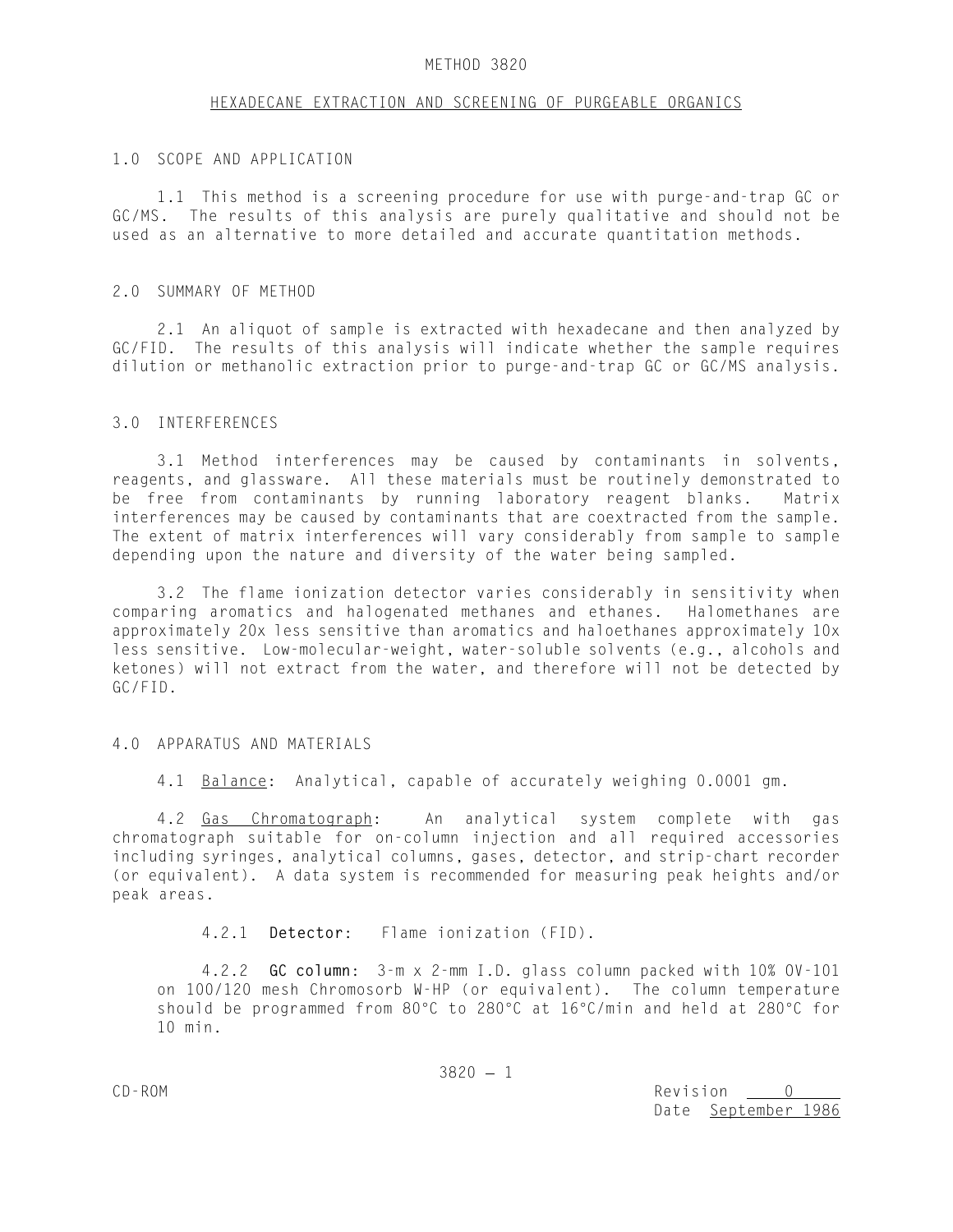4.3 Centrifuge: Capable of accommodating 50-mL glass tubes.

4.4 Vials and caps: 2-mL for GC autosampler.

4.5 Volumetric flasks: 10- and 50-mL with ground-glass stopper or Teflonlined screw-cap.

4.6 Centrifuge tubes: 50-mL with ground-glass stopper or Teflon-lined screw-cap.

4.7 Pasteur pipets: Disposable.

4.8 Bottles: Teflon-sealed screw-cap.

5.0 REAGENTS

5.1 Hexadecane and methanol: Pesticide quality or equivalent.

5.2 Reagent water: Reagent water is defined as water in which an interference is not observed at the method detection limit of each parameter of interest.

5.3 Stock standard solutions (1.00 ug/uL): Stock standard solutions can be purchased as certified solutions or can be prepared from pure standard materials.

5.3.1 Prepare stock standard solutions by accurately weighing about 0.0100 grams of pure material. Dissolve the material in methanol in a 10-mL volumetric flask and dilute to volume (larger volumes may be used at the convenience of the analyst). If compound purity is certified at 96% or greater, the weight can be used without correction to calculate the concentration of the stock standard. Commercially available stock standards may be used if they are certified by the manufacturer.

5.3.2 Transfer the stock standard solutions into Teflon-sealed screwcap bottles. Store at 4°C and protect from light. These standards should be checked frequently for signs of degradation or evaporation.

5.4 Standard mixture  $#1$ : Standard mixture  $#1$  should contain benzene, toluene, ethyl benzene, and xylene. Prepare a stock solution containing these compounds as described in Paragraph 5.3 and then prepare a working standard (through dilution) in which the concentration of each compound in the standard is 100 ng/uL in methanol.

5.5 Standard mixture  $#2$ : Standard mixture  $#2$  should contain n-nonane and n-dodecane. Prepare a stock solution containing these compounds as described in Paragraph 5.3. Dilute the stock standard with methanol so that the concentration of each compound is 100 ng/uL.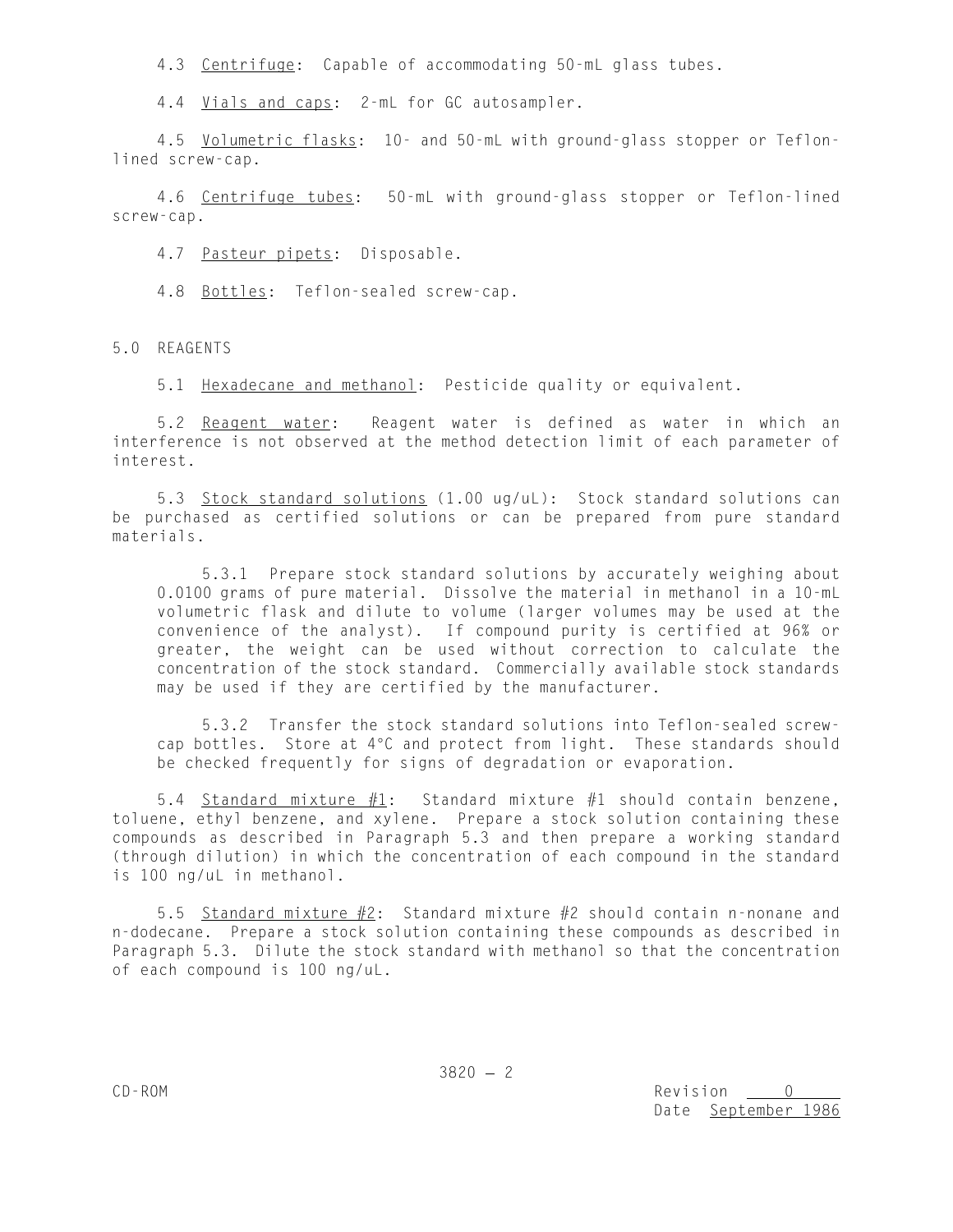### 6.0 SAMPLE COLLECTION, PRESERVATION, AND HANDLING

6.1 See the introductory material to this chapter, Organic Analytes, Section 4.1.

## 7.0 PROCEDURE

## 7.1 Sample preparation:

## 7.1.1 Water:

7.1.1.1 Allow the contents of the 40-mL sample vial to come to room temperature. Quickly transfer the contents of the 40-mL vial to a 50-mL volumetric flask. Immediately add 2.0 mL of hexadecane, cap the flask, and shake the contents vigorously for 1 min. Let phases separate. Open the flask and add sufficient reagent water to bring the hexadecane layer into the neck of the flask.

7.1.1.2 Transfer approximately 1 mL of the hexadecane layer to a 2.0-mL GC vial. If an emulsion is present after shaking the sample, break it by:

- 1. pulling the emulsion through a small plug of Pyrex glass wool packed in a pipet, or
- 2. transferring the emulsion to a centrifuge tube and centrifuging for several min.

### 7.1.2 Standards:

7.1.2.1 Add 200 uL of the working standard mixtures  $#1$  and  $#2$  to separate 40-mL portions of reagent water. Follow the instructions in Sections 7.1.1.1 and 7.1.1.2 with the immediate addition of 2.0 mL of hexadecane.

# 7.1.3 Sediment/Soil:

7.1.3.1 Add approximately 10 g of sample (wet weight) to 40 mL of reagent water in a 50-mL centrifuge tube. Cap and shake vigorously for 1 min. Centrifuge the sample briefly. Quickly transfer the supernatant water to a 50-mL volumetric flask.

7.1.3.2 Follow the instructions given in Sections 7.1.1.1 and 7.1.1.2, starting with the addition of 2.0 mL of hexadecane.

# 7.2 Analysis:

# 7.2.1 **Calibration**:

7.2.1.1 External standard calibration: The GC/FID must be calibrated each 12-hour shift for half of full-scale response when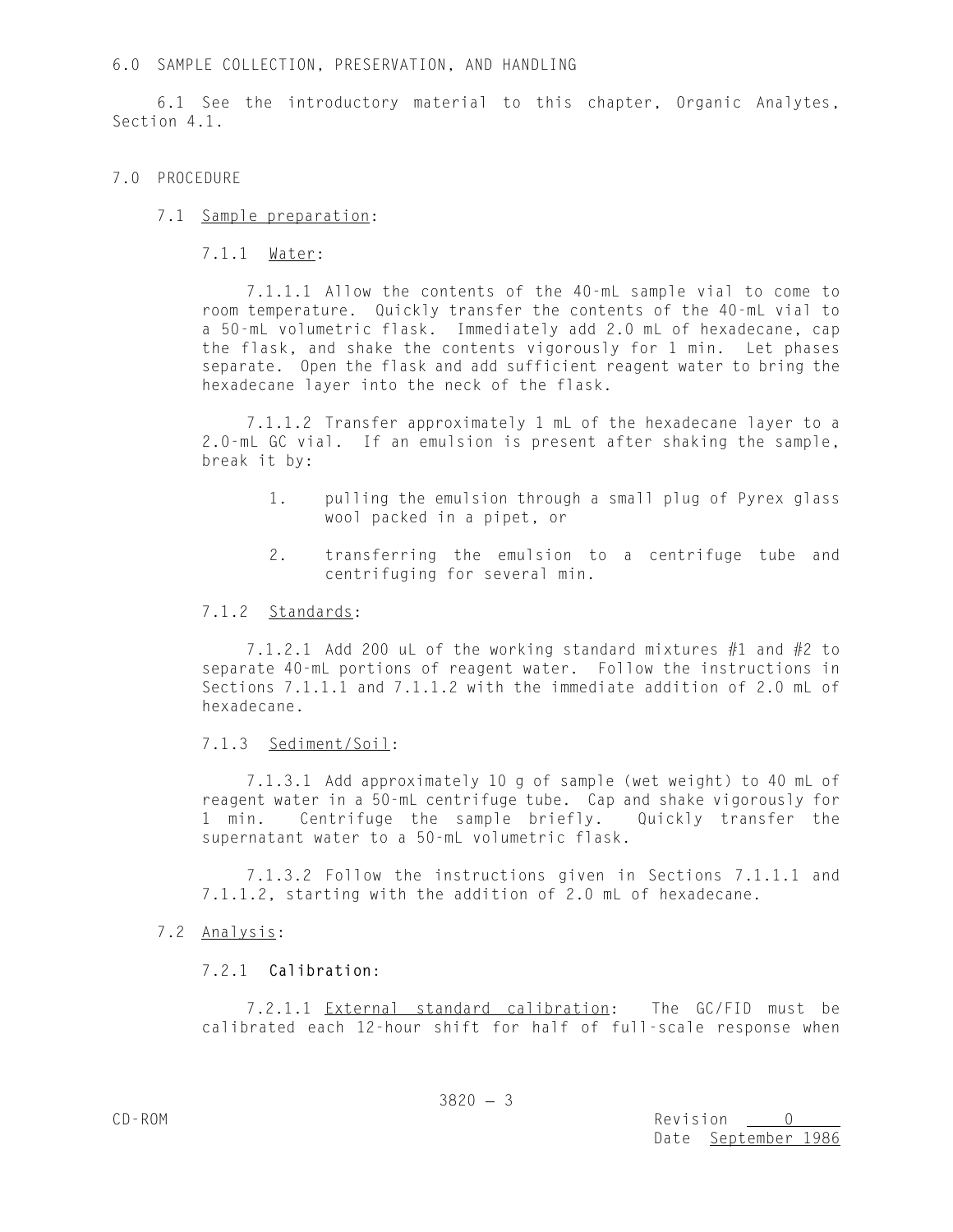injecting 1-5 uL of each extracted standard mixture  $#1$  and  $#2$ (Paragraphs 5.4 and 5.5).

7.2.2 **GC/FID analysis**: Inject the same volume of hexadecane extract for the sample under investigation as was used to perform the external standard calibration. The GC conditions used for the standards analysis must also be the same as those used to analyze the samples.

7.2.3 **Interpretation of the GC/FID chromatograms**: There are two options for interpretation of the GC/FID results.

7.2.3.1 Option A: The standard mixture #1 is used to calculate an approximate concentration of the aromatics in the sample. Use this information to determine the proper dilution for purge-and-trap if the sample is a water. If the sample is a sediment/soil, use this information to determine which GC/MS purge-and-trap method (low- or high-level) should be used. If aromatics are absent from the sample or obscured by higher concentrations of other purgeables, use Option B.

7.2.3.2 Option B: The response of standard mixture #2 is used to determine which purge-and-trap method should be used for analyzing a sample. All purgeables of interest have retention times less than the n-dodecane retention time. A dilution factor (Paragraph 7.2.4.1.3) may be calculated for water samples, and an X factor (Paragraph 7.2.4.2.3) for soil/sediment samples, to determine whether the low- or high-level purge-and-trap procedure should be used.

7.2.4 Analytical decision point:

7.2.4.1 Water samples: Compare the hexadecane sample extract chromatograms against an extracted standard chromatogram.

7.2.4.1.1 If no peaks are noted, analyze a 5-mL water sample by the purge-and-trap method.

7.2.4.1.2 If peaks are present prior to the n-dodecane peak and aromatics are distinguishable, follow Option A (Paragraph 7.2.3.1).

7.2.4.1.3 If peaks are present prior to the n-dodecane but the aromatics are absent or indistinguishable, Option B should be used as follows: If all peaks (prior to n-dodecane) are <3% of the n-nonane, analyze 5 mL of water sample by the purge-and-trap method. If any peak is >3% of the n-nonane, measure the area of the major peak and calculate the necessary dilution factor as follows:

dilution factor =  $50 \times$  area of major peak in sample peak area of n-nonane

CD-ROM Revision 0 Date September 1986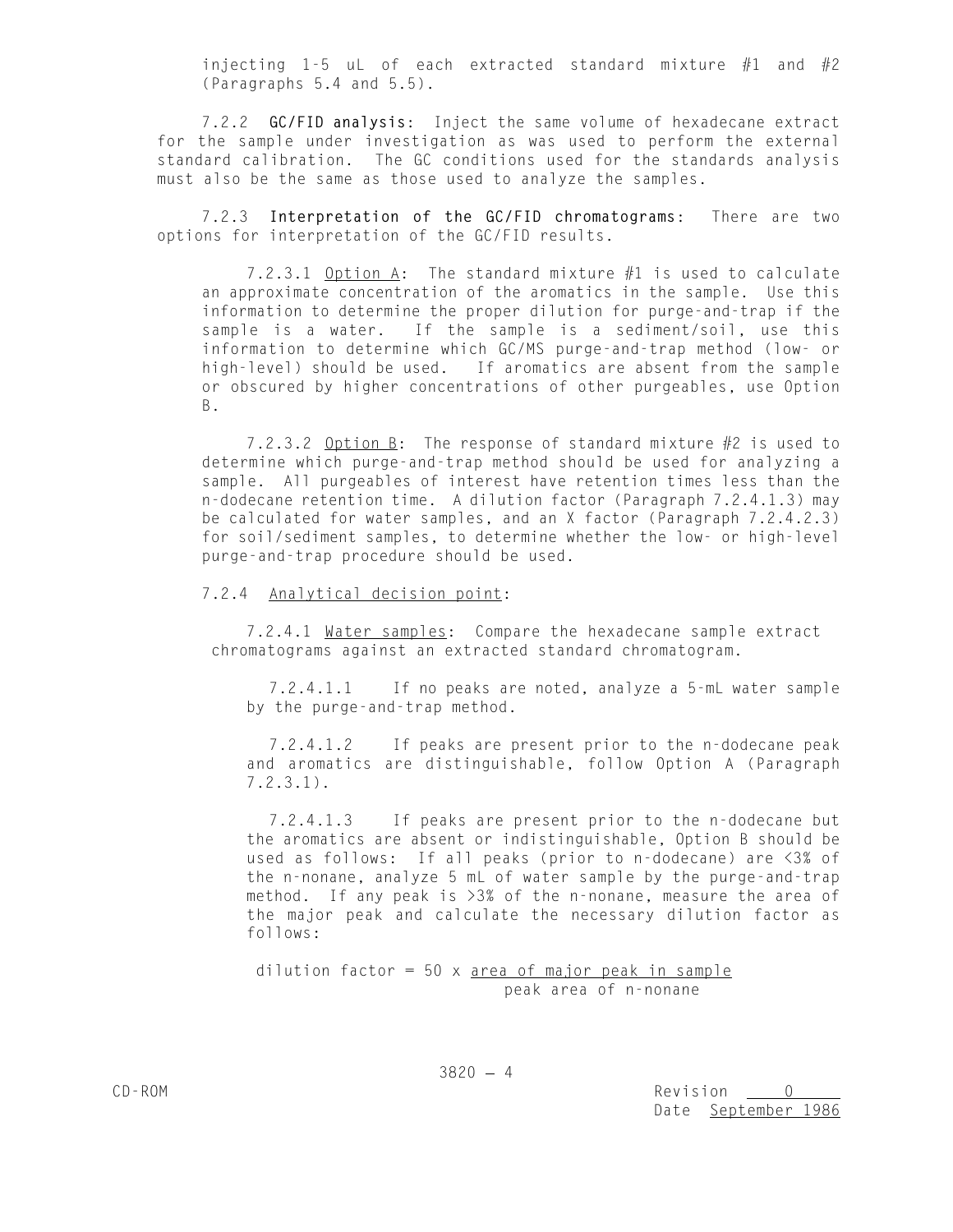The water sample should be diluted using the calculated factor just prior to purge-and-trap GC or GC/MS analysis.

7.2.4.2 **Soil/sediment samples:** Compare the hexadecane sample extract chromatograms against an extracted standard chromatogram.

7.2.4.2.1 If no peaks are noted, analyze a 5-g sample by the low-level purge-and-trap procedure.

7.2.4.2.2 If peaks are present prior to the n-dodecane and aromatics are distinguishable, follow Option A using the concentration information given in Table 1 to determine whether to analyze the sample by a low- or high-level purge-and-trap technique.

7.2.4.2.3 If peaks are present prior to n-dodecane but aromatics are absent or indistinguishable, use Option B. Calculate an X factor for the sample using the following equation:

> X factor = area of major peak in sample area of n-nonane

Use the information provided in Table 1 to determine how the sample should be handled for GC/MS analysis.

7.2.4.2.4 If a high-level method is indicated, the information provided in Table 2 can be used to determine the volume of methanol extract to add to 5 mL of reagent water for analysis (see Methods 5030 and 8240 for methanolic extraction procedure).

8.0 QUALITY CONTROL

8.1 It is recommended that a reagent blank be analyzed by this screening procedure to ensure that no laboratory contamination exists. A blank should be performed for each set of samples undergoing extraction and screening.

9.0 METHOD PERFORMANCE

9.1 No data available.

10.0 REFERENCES

1. U.S. EPA Contract Laboratory Program, Statement of Work for Organic Analysis, July 1985, Revision.

CD-ROM Revision Date September 1986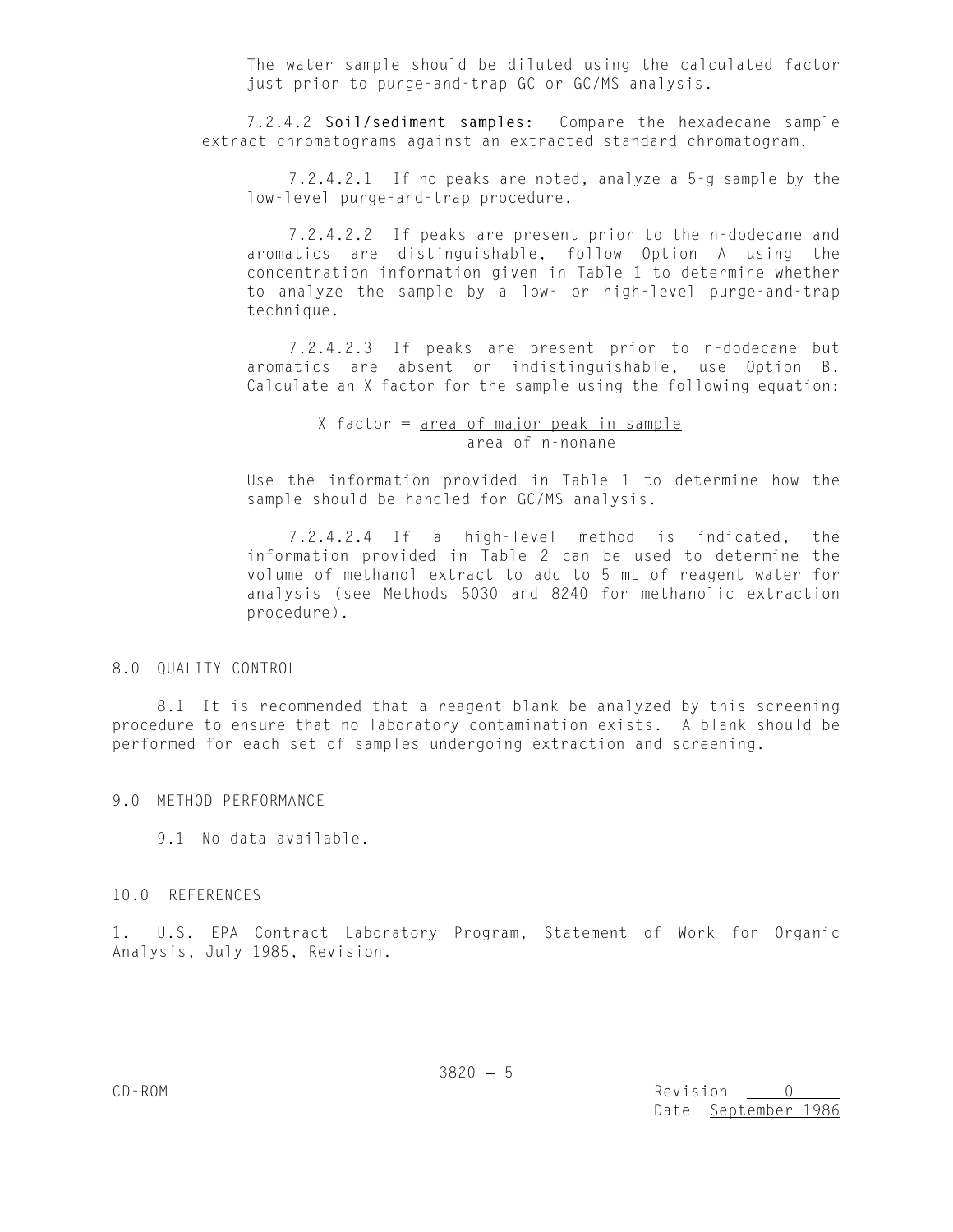<sup>a</sup> This concentration range is based upon the response of aromatics to GC/FID. The concentration for halomethanes is 20x higher, and haloethanes 10x higher, when comparing GC/FID responses.

TABLE 2. QUANTITY OF METHANOL EXTRACT REQUIRED FOR ANALYSIS OF HIGH-LEVEL SOIL/SEDIMENTS

| X Factor                                                     | Approximate<br>Concentration Range <sup>a</sup>                                               | Volume of<br>Methanol Extract b                                      |
|--------------------------------------------------------------|-----------------------------------------------------------------------------------------------|----------------------------------------------------------------------|
| $0.25 - 5.0$<br>$0.5 - 10.0$<br>$2.5 - 50.0$<br>$12.5 - 250$ | $500 - 10,000$ ug/kg<br>$1,000 - 20,000$ ug/kg<br>5,000-100,000 ug/kg<br>25,000-500,000 ug/kg | 100 ul<br>50 ul<br>10 ul<br>$100$ uL of<br>$1/50$ dilution $\degree$ |

<sup>a</sup> Actual concentration ranges could be 10 to 20 times higher than this if the compounds are halogenated and the estimates are from GC/FID.

 $b$  The volume of methanol added to 5 mL of water being purged should be 100 uL. Therefore if the amount of methanol extract required is less than 100 uL, additional methanol should be added to maintain the constant 100-uL volume.

 $\degree$  Dilute an aliquot of the methanol extract and then take 100 uL for analysis.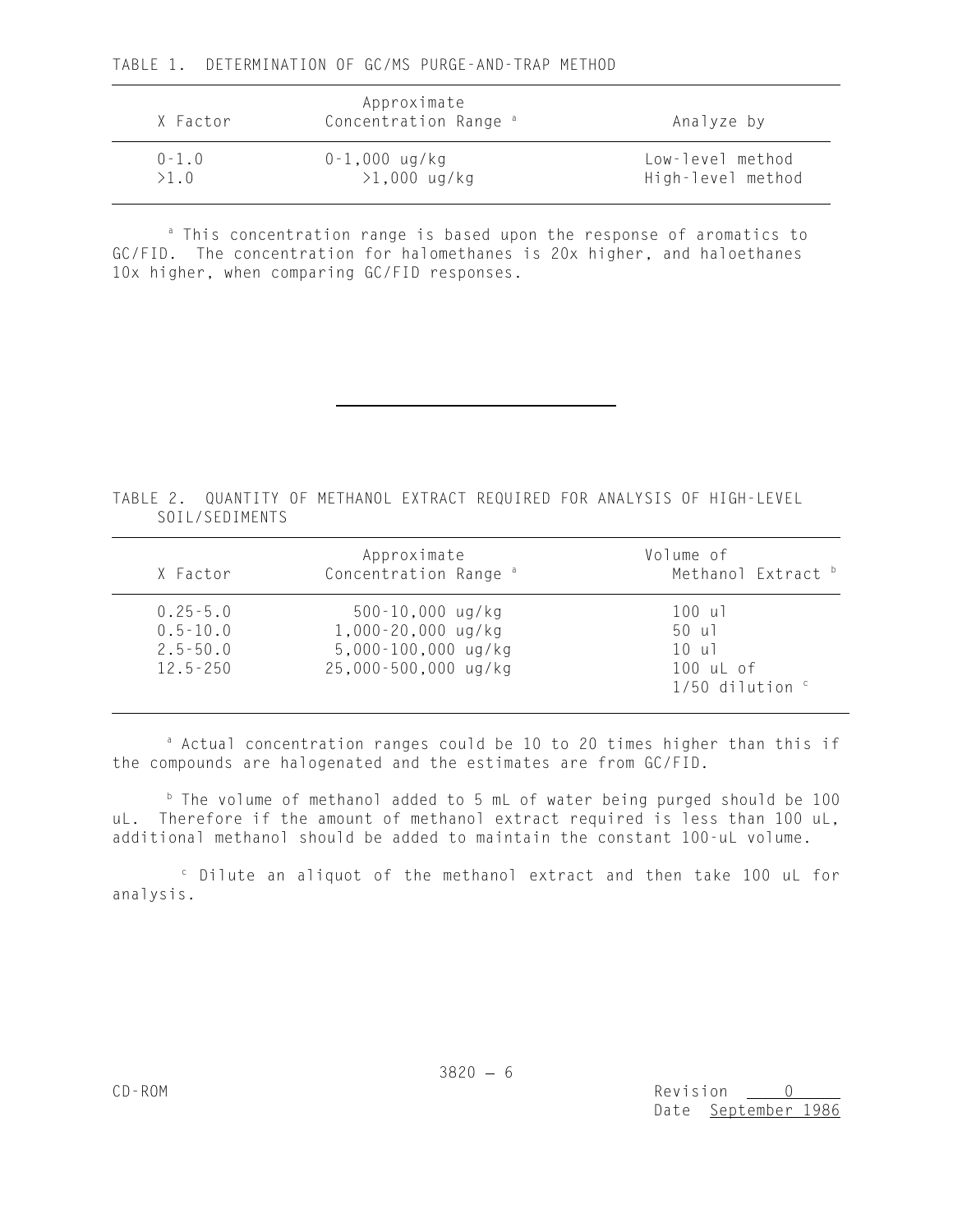METHOD 3820<br>HEXADECANE EXTRACTION AND SCREENING OF PURGEABLE ORGANICS

 $\sim 10^{11}$ 



CD-ROM

 $\sim 10^6$ 

Revision  $\qquad \qquad 0$ Date September 1986